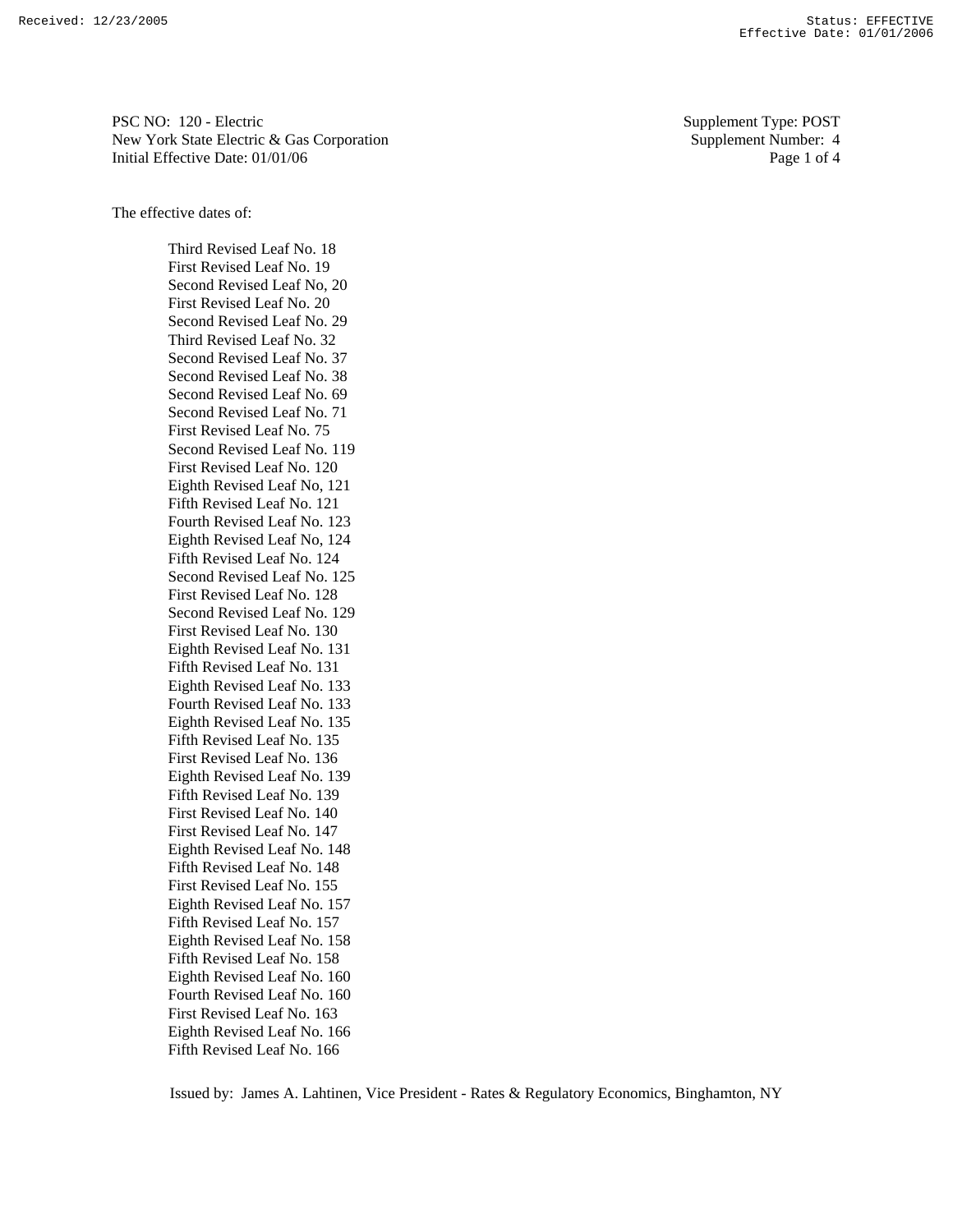PSC NO: 120 - Electric Supplement Type: POST New York State Electric & Gas Corporation Supplement Number: 4 Initial Effective Date: 01/01/06 Page 2 of 4

 Eighth Revised Leaf No. 167 Fifth Revised Leaf No. 167 First Revised Leaf No. 168 First Revised Leaf No. 173 Eighth Revised Leaf No. 174 Fifth Revised Leaf No. 174 Eighth Revised Leaf No. 175 Fifth Revised Leaf No. 175 First Revised Leaf No. 184 First Revised Leaf No. 185 Fourth Revised Leaf No. 187 Second Revised Leaf No. 187 Second Revised Leaf No. 188 Third Revised Leaf No. 189 Third Revised Leaf No. 190 Sixth Revised Leaf No. 191 Third Revised Leaf No. 191 Second Revised Leaf No. 193.4 First Revised Leaf No. 194 First Revised Leaf No. 195 First Revised Leaf No. 196 Fourth Revised Leaf No. 197 Eighth Revised Leaf No. 198 Fifth Revised Leaf No. 198 Original Leaf No. 198.1 First Revised Leaf No. 199 Eighth Revised Leaf No. 201 Fifth Revised Leaf No. 201 Original Leaf No. 201.1 First Revised Leaf No. 202 First Revised Leaf No. 203 First Revised Leaf No. 205 Eighth Revised Leaf No. 206 Fifth Revised Leaf No. 206 Eighth Revised Leaf No. 208 Fourth Revised Leaf No. 208 Ninth Revised Leaf No. 209 Sixth Revised Leaf No. 209 First Revised Leaf No. 212 First Revised Leaf No. 214 Eighth Revised Leaf No. 215 Fifth Revised Leaf No. 215 Eighth Revised Leaf No. 216 Fifth Revised Leaf No. 216 Eighth Revised Leaf No. 217 Fifth Revised Leaf No. 217 Eighth Revised Leaf No. 218

Issued by: James A. Lahtinen, Vice President - Rates & Regulatory Economics, Binghamton, NY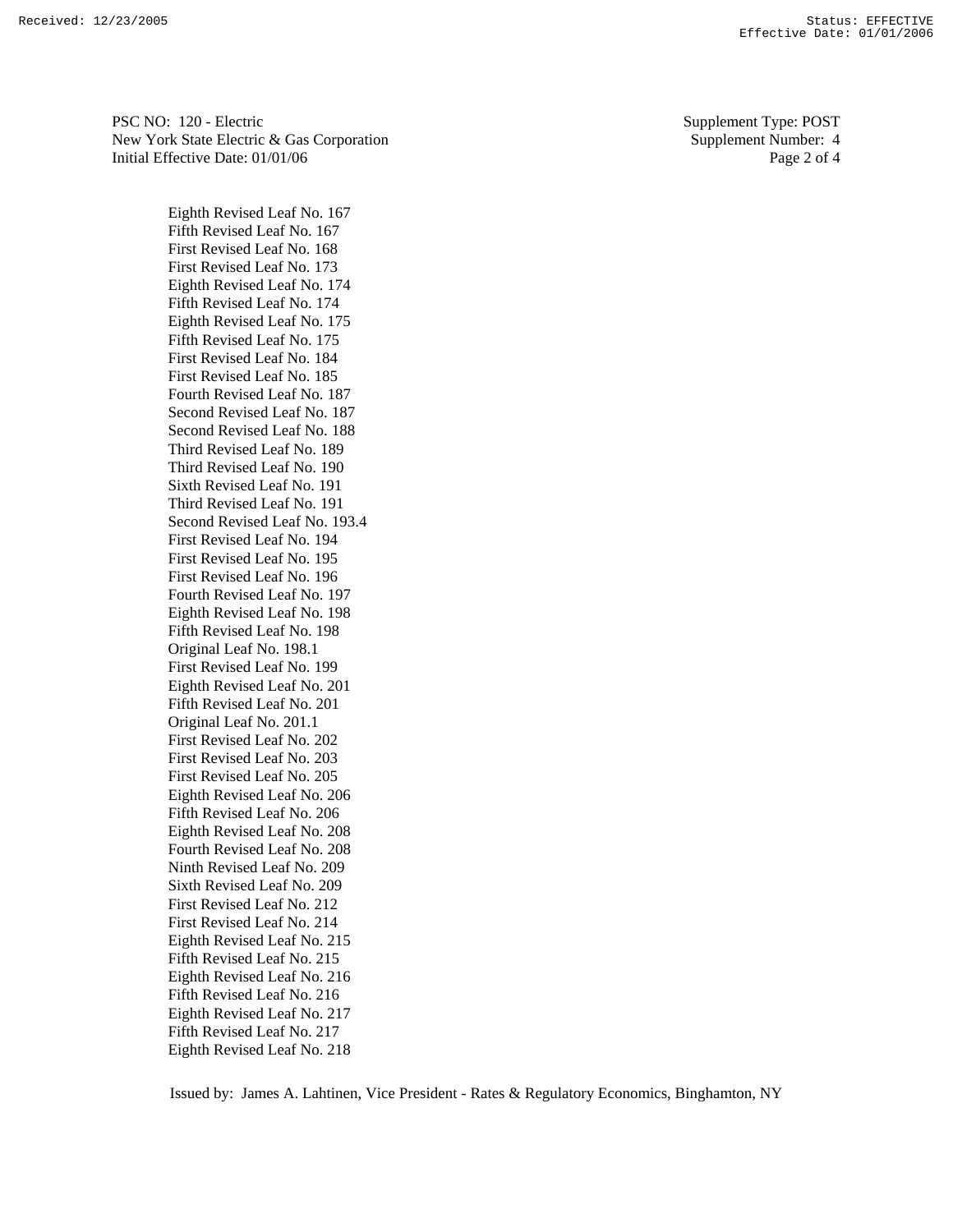PSC NO: 120 - Electric Supplement Type: POST New York State Electric & Gas Corporation Supplement Number: 4 Initial Effective Date: 01/01/06 Page 3 of 4

 Fifth Revised Leaf No. 218 Eighth Revised Leaf No. 221 Fourth Revised Leaf No. 221 First Revised Leaf No. 223 Eighth Revised Leaf No. 228 Fifth Revised Leaf No. 228 Eighth Revised Leaf No. 229 Fifth Revised Leaf No. 229 Eighth Revised Leaf No. 230 Fifth Revised Leaf No. 230 Eighth Revised Leaf No. 231 Fifth Revised Leaf No. 231 First Revised Leaf No. 233 First Revised Leaf No. 247 Eighth Revised Leaf No. 248 Fifth Revised Leaf No. 248 Eighth Revised Leaf No. 249 Fifth Revised Leaf No. 249 Eighth Revised Leaf No. 250 Fifth Revised Leaf No. 250 Eighth Revised Leaf No. 251 Fifth Revised Leaf No. 251 First Revised Leaf No. 257 First Revised Leaf No. 258 Eighth Revised Leaf No. 259 Fifth Revised Leaf No. 259 Fourth Revised Leaf No. 261 Eighth Revised Leaf No. 262 Fifth Revised Leaf No. 262 Second Revised Leaf No. 263 First Revised Leaf No. 268 First Revised Leaf No. 269 Eighth Revised Leaf No. 270 Fifth Revised Leaf No. 270 Eighth Revised Leaf No. 272 Fourth Revised Leaf No. 272 Ninth Revised Leaf No. 273 Sixth Revised Leaf No. 273 Ninth Revised Leaf No. 287 Sixth Revised Leaf No. 287 Ninth Revised Leaf No. 288 Sixth Revised Leaf No. 288 Second Revised Leaf No. 288.1 Original Leaf No. 288.1 Thirteenth Revised Leaf No. 289 Ninth Revised Leaf No. 289 Ninth Revised Leaf No. 293

Issued by: James A. Lahtinen, Vice President - Rates & Regulatory Economics, Binghamton, NY